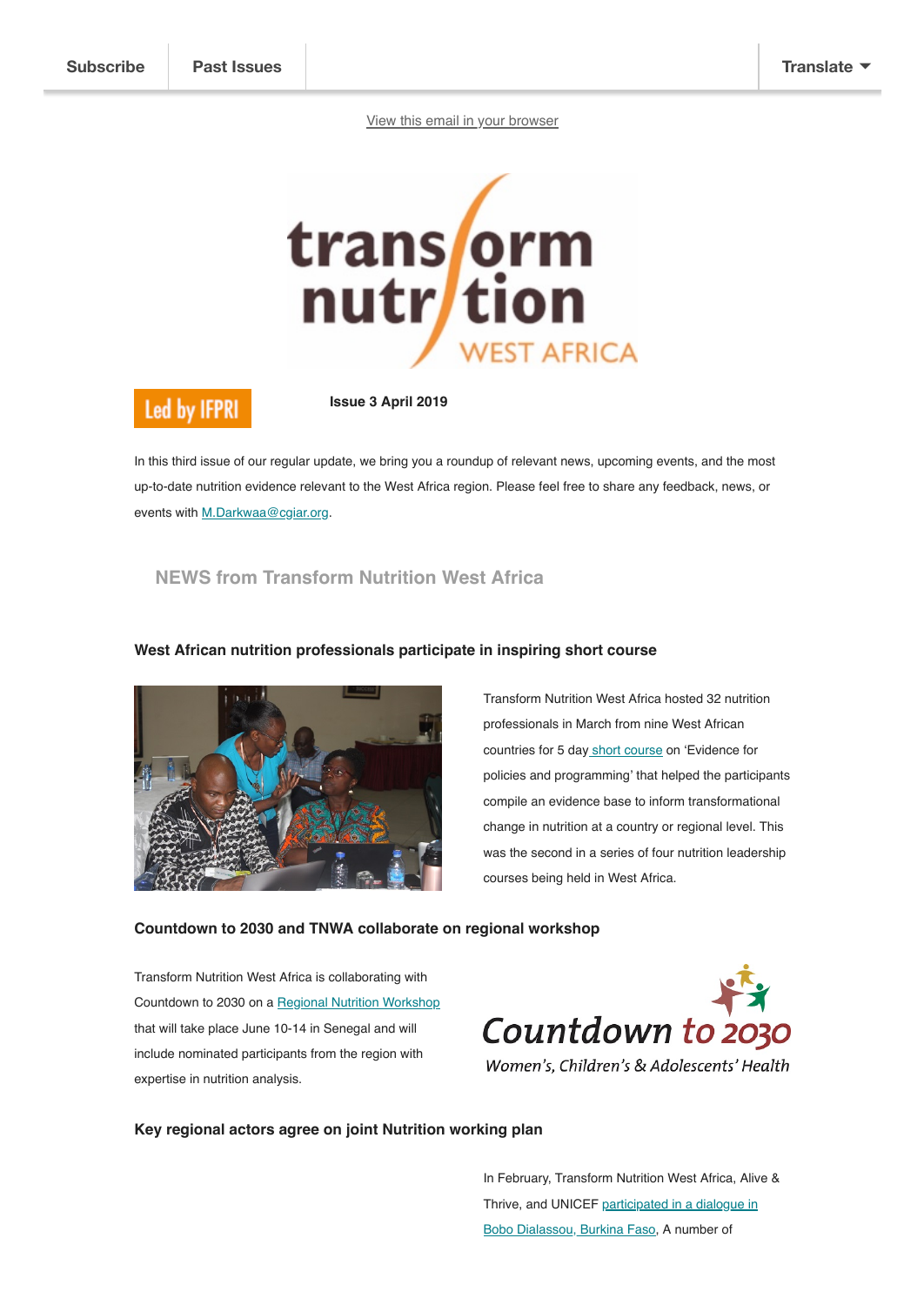

years with the West African Health Organisation (WAHO).

### **Addressing the emerging overweight and obesity public health challenges in West Africa**

Transform Nutrition West Africa identified overweight and obesity as major emerging challenges for the region during the project inception phase from secondary data analysis, and presented a number of activities that they are currently focused on related to [these challenges. This multistakeholder consultative](https://westafrica.transformnutrition.org/news/addressing-the-emerging-overweight-and-obesity-public-health-challenges-in-west-africa/) dialogue was organized by the Food and Agriculture Organization of the UN in March.



## **NEWS from partners and the region**

- . [This blog](https://westafrica.transformnutrition.org/news/nutrition-exchange-sharing-experiences-from-west-africa/) [from Emergency Nutrition Network \(ENN\) highlights the most recent issue of Nutrition](https://www.ennonline.net/nex) **Exchange** features a number of stories from the West Africa region, including Building Parliamentarian Networks for Nutrition in West Africa and an interview with the Mali SUN country focal point.
- A [randomized trial in Burkina Faso](https://westafrica.transformnutrition.org/wp-content/uploads/2019/04/IeDA-Trial-Executive-Summary-Eng.pdf) by the London School of Hygiene & Tropical Medicine and Centre Muraz investigates how recent advances in Information and Communication Technologies (ICT) could potentially transform healthcare services in low- and middle-income countries.
- A Webinar: Dietary transitions in African Cities from TACLED and the DFC projects will be held on Thursday May 9, 13.00-13.50 (British summer time). Please register for the Anglophone event [here.](https://www.eventbrite.co.uk/e/dietary-transitions-in-african-cities-tickets-59577325384)
- In Burkina Faso the African Development Bank is helping to fight malnutrition and poverty in the Sahel by funding a **Programme to Build Resilience to Food and Nutrition Insecurity**.
- The **Quarterly Newsletter** of the Economic Community of West African States (ECOWAS) Regional Food Security Reserve is now available.
- The [African launch of the EAT-Lancet Report](https://scalingupnutrition.org/news/nourishing-africa-through-improved-nutrition-and-sustainable-food-systems-african-launch-of-the-eat-lancet-report/) at the 32nd African Union Assembly, Ethiopia, focused on how to nourish Africa through improved nutrition and sustainable food systems.
- Côte d'Ivoire has launched a new **Multisectoral Programme on Nutrition and Early Child** Development, which is supported by The Power of Nutrition and the World Bank.
- The Government of Japan has signed [a partnership agreement](https://www1.wfp.org/news/japan-partners-wfp-support-school-meals-and-treatment-chronic-malnutrition-guinea-bissau) with the United Nations World Food Programme to support the national school meals programme and contribute to the treatment of child malnutrition in Guinea-Bissau.
- . Obesity and diet-related diseases in Ghana are rising, particularly in urban areas. [This study](https://westafrica.transformnutrition.org/news/dietary-transitions-in-ghanaian-cities-preliminary-findings/) set out to understand why and identify what communities and government can do to reverse this trend and improve health.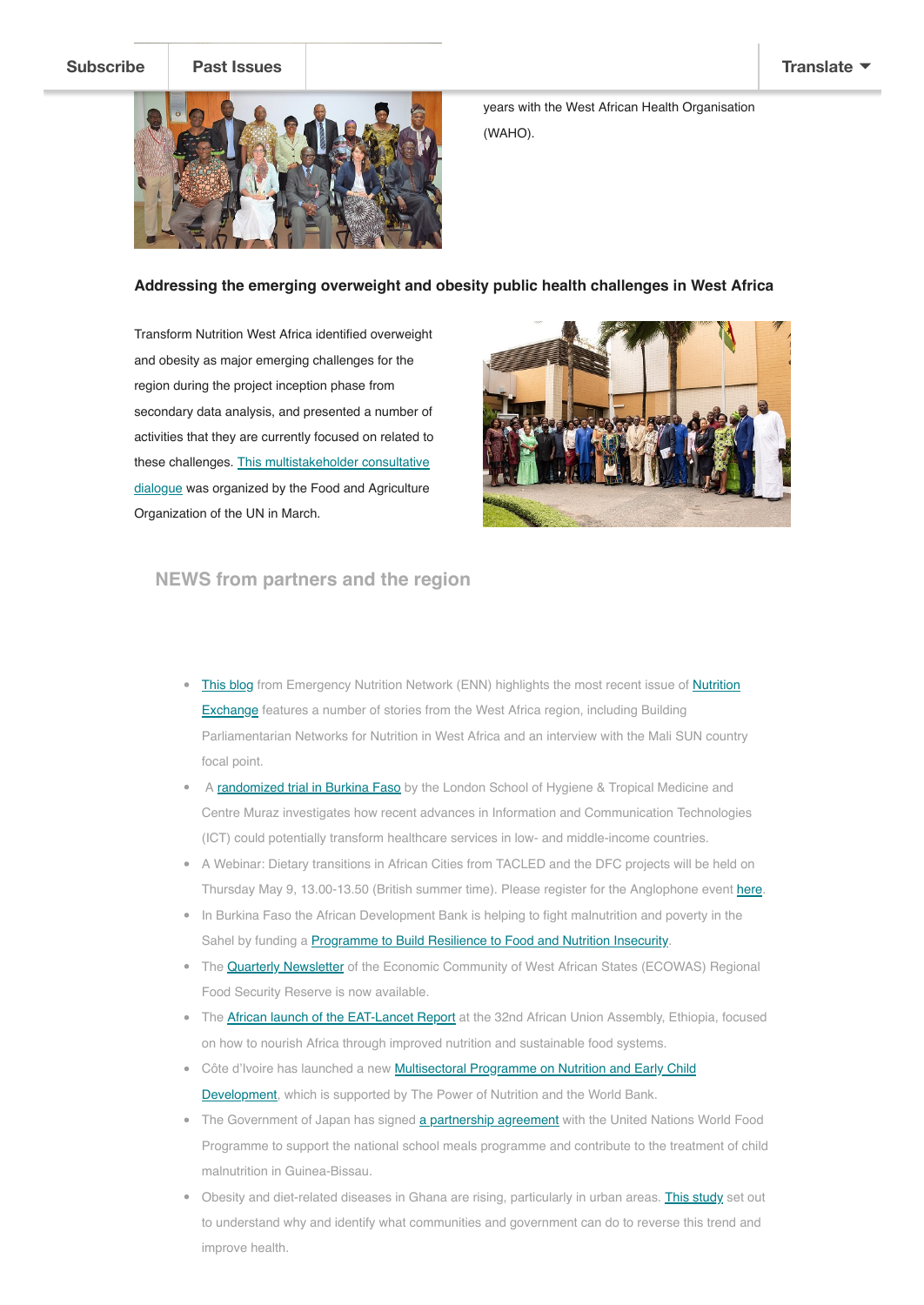# **EVIDENCE**

The following six peer-reviewed studies have been selected, as they demonstrate rigor in their methods, highlight areas of concern, and identify new knowledge for future action in the West Africa region:

- Becoming Breastfeeding Friendly (BBF) is an initiative designed to track country readiness and progress to [effectively scale up breastfeeding programmes. The study, How Does 'Becoming Breastfeeding Friendly'](https://doi.org/10.1111/mcn.12766) Work? A Program Impact Pathways Analysis, published in *Maternal & Child Nutrition*, evaluates the pretesting of BBF carried out in **Ghana** and Mexico.
- [Translating the International Code of Marketing of Breast-milk Substitutes into National Measures in Nine](https://doi.org/10.1111/mcn.12730) Countries includes two African countries (**Burkina Faso** and Ethiopia).
- The Nutrition-Friendly School Initiative was developed in 2006 to counter the double burden of malnutrition and was implemented on a pilot basis in primary schools in Ouagadougou (**Burkina Faso**) in 2009. A new study, *Impact of the Nutrition-Friendly School Initiative: Analysis of Anthropometric and Biochemical Data* among School-aged Children in Ouagadougou, reports on data in the baseline and final surveys.
- A study in *Public Health Nutrition* [evaluates the Effects of Multiannual, Seasonal Unconditional Cash](https://doi.org/10.1017/S1368980018003452) Transfers on Food Security and Dietary Diversity in Rural **Burkina Faso**, which are part of The Moderate Acute Malnutrition Out (MAM'Out) cluster-randomized controlled trial.
- Iron deficiency (ID) is the most common form of nutritional deficiency, particularly in young children and childbearing age women. A study in Nutrients found that Hibiscus sabdariffa Meal Improves Iron Status of [Childbearing Age Women and Prevents Stunting in Their Toddlers in Northern](https://dx.doi.org/10.3390%2Fnu11010198) **Ghana**.
- [A qualitative study published in the Hohoe Municipality,](https://www.sciencedirect.com/science/article/pii/S0882596317306565?via%3Dihub) **Ghana**, looks at Mothers' experiences with neonatal care for low birth weight infants at home.

We have also highlighted a number of insightful recent reports and web articles, including:

- A new *Lancet* study, The Impact at Scale of the Ghana School Feeding Programme on Primary [School-Age Children's Anthropometry: A Cluster Randomized Trial, which is aimed at evaluatin](https://papers.ssrn.com/sol3/papers.cfm?abstract_id=3258667)g the impact of the national school feeding programme in **Ghana** on school-age children's anthropometry indicators.
- A report from *Sight and Life*, [Scaling up Rice Fortification in West Africa,](https://sightandlife.org/wp-content/uploads/2018/12/SALWFP_RFSuppl18_en_web.pdf#page=25) discusses the roles of key stakeholders and essential processes at the national and regional level that have advanced largescale food fortification across **West Africa**, while highlighting important lessons learned that may be applicable to other countries and regions.
- [The impact of food assistance on food insecure populations during conflict in](https://assets.publishing.service.gov.uk/media/5c533515e5274a492912eb7b/GFR-TW6.1039-food-insecure-population-mali.pdf) **Mali** is a study from International Initiative for Impact Evaluations in which the researchers build on data to evaluate the impact of food assistance on food security, nutrition, and education-related outcomes in rural populations.
- [A discussion paper from IFPRI examines Women's Empowerment and Child Nutrition in Polygynous](http://www.ifpri.org/publication/womens-empowerment-and-child-nutrition-polygynous-households-northern-ghana) Households of Northern **Ghana**.
- A report from the FAO, [Africa: Regional Africa Overview of Food Security and Nutrition](http://www.fao.org/3/CA2710EN/ca2710en.pdf), outlines why Africa is not on track to meet Sustainable Development Goal 2.